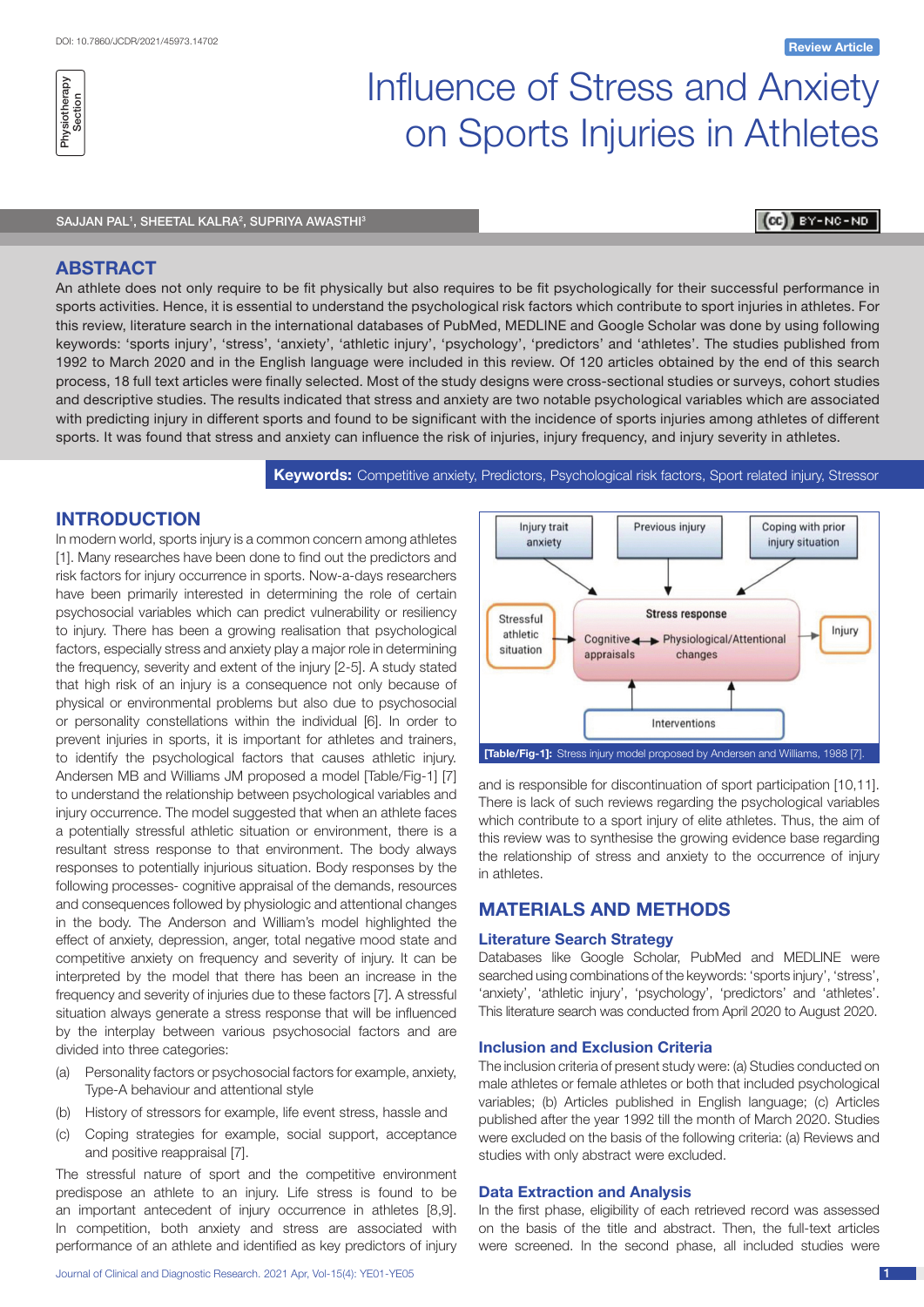subsequently re-screened by reading the full text articles. After double screening, a total of 18 studies were included in this review [Table/Fig-2]. Most of the study designs were cross-sectional studies or surveys.



#### **Description of Included Studies**

After double screening of full text articles 18 studies were included in the review as summary of included articles which is showed in [Table/Fig-3] [12-28]. Studies included in this review examined

athletes from individual sports like swimming, gymnastics, runners and rodeo (horse riding) etc., and team-based sports like soccer, football and rugby. There were also studies on elite athletes from a range of sporting disciplines that is mixed (rugby, athletics, swimming, cycling, basketball, volleyball, canoeing, golf, cricket, hockey, netball, gymnastics, soccer, tennis, softball, water polo and triathlon).

The sample size ranged from lowest 10 to highest 2164. The age range of the athletes was 15 to 36 years. Included studies had maximum numbers of cross-sectional or survey study design which were 10 in number followed by four prospective studies, two correlational studies and only one comparative and one cohort study. There were maximum studies on football sport which were four in numbers that is two survey design [14,26] and two prospective cohort studies [16,22]. The sports gymnasts [12,23,27] and soccer [13,15,17] consisted of three studies in each field, these studies reported that anxiety and life stress have found to be common predictors of sport injury. Furthermore, there were three studies which was conducted in mixed sports [6,20,24] players which showed that competitive anxiety was found to be a predisposing factor of athletic injury. There were only two studies where sport was not specified but the athletes had competed in Olympics or World championships [19,21]. Only one prospective study specifically in rugby sport which showed that psychosocial variables like personality, competitive anxiety, history of stressors, previous injury were identified as being at risk of injury and predicted vulnerability in athletes [18]. Moreover, one study by Marthinus JR and Potgieter JR conducted a survey on runners and another study by Meyers MC et al., conducted on rodeo athletes, a correlational study which reported the significant relationship between competitive anxiety and sport injury [25,28].

| <b>Authors (year)</b>                          | <b>Study design</b>         | Aim                                                                                                                                                          | <b>Subjects</b>                                                                  | Sport      | <b>Overall findings</b>                                                                                                                                                                                                                                                                                                                                                               |
|------------------------------------------------|-----------------------------|--------------------------------------------------------------------------------------------------------------------------------------------------------------|----------------------------------------------------------------------------------|------------|---------------------------------------------------------------------------------------------------------------------------------------------------------------------------------------------------------------------------------------------------------------------------------------------------------------------------------------------------------------------------------------|
| De Pero R et al<br>$[12]$ (2013)               | A cross-<br>sectional study | Investigated the relationship<br>between state anxiety, self-<br>efficacy and fear of injury in<br>national and European Team<br>Gym competitions.           | 14 Italian Team Gym<br>athletes- both male<br>and female (age<br>$26\pm3$ years) | Gymnastics | It showed that self-efficacy dampened the anxiety level<br>of athletes and mediated the effects of fear of injury on<br>anxiety prior to their competition. It has been found that<br>athletes who have experienced less fear of being injured<br>and were more confident in their technical abilities<br>showed a lesser degree of pre-competitive anxiety.                          |
| Ivarsson A et al.,<br>$[13]$ (2013)            | Prospective<br>study        | Studied whether personality,<br>stress and coping predicted<br>injury occurrence in an elite<br>soccer players.                                              | 56 soccer players-<br>both male and<br>female (16 to 36<br>year)                 | Soccer     | It concluded that trait anxiety, negative-life-event stress<br>and daily hassle were significant predictors of injury<br>among professional soccer players which accounted for<br>24% of the variance.                                                                                                                                                                                |
| Alizadeh MH et al<br>$[14]$ (2012)             | Survey<br>design            | Examined the psychological<br>factors that could increase<br>the injury risk among football<br>players.                                                      | 81 junior male<br>football players (16-<br>20 years)                             | Football   | It can be concluded that cognitive and somatic anxiety<br>may increase the injury occurrence due to physiological<br>changes and poor concentration in the game. It has<br>been found that psychological factors can be used to<br>predict injury occurrence and anxiety was the main<br>predictor of injuries in junior football players.                                            |
| Ivarsson A and<br>Johnson U [15]<br>(2010)     | Survey<br>design            | Examined the relationship<br>between personality factors,<br>coping variables and stress and<br>injury risk.                                                 | 48 male soccer<br>players (16 to 36<br>years)                                    | Soccer     | The results of this study suggested that injury was<br>significantly predicted by 4 personality trait predictors:<br>somatic trait anxiety, psychic trait anxiety, stress<br>susceptibility and trait irritability. All predictors could<br>explain 14.6% of injury occurrence. It also showed that<br>more injuries were reported among players who scored<br>high in daily hassles. |
| Steffen K et al<br>$[16]$ (2009)               | Cohort study                | Identified and understand injury<br>risk factors those are necessary<br>to target the injury prone athlete<br>and develop injury prevention<br>measurements. | 1430 female football<br>players (mean age<br>15.4                                | Football   | It concluded that a perceived mastery climate and<br>high levels of experienced life stress could significantly<br>predict the risk for new injuries in young female football<br>players. It also reported that history of a previous injury<br>increased the risk of a new injury to the same region.                                                                                |
| Ivarsson A [17]<br>(2008)                      | Survey design               | To find out the psychological<br>factors that could increase the<br>risk of injury among soccer<br>athletes.                                                 | 152 (both male<br>and female) soccer<br>players (17 to 19<br>years of age)       | Soccer     | It can be concluded from this study that occurrence of<br>sports injuries could be due to personality factors. The<br>results suggested that 23% of the sports injuries are<br>due to four main personality factors- mistrust, negative<br>coping, somatic trait anxiety and life event stress. These<br>were the four main factors that increased the risk of<br>injury in athletes. |
| Maddison R and<br>Prapavessis H [18]<br>(2005) | Prospective<br>study        | Examined the role of<br>psychological factors in the<br>prediction of injuries.                                                                              | 470 male rugby<br>players (16 to 34<br>years)                                    | Rugby      | It showed that psychosocial variables (personality,<br>competitive anxiety, history of stressors, previous<br>injury) identified as being at risk of injury and predict<br>vulnerability. Results showed that social support,<br>the type of coping, previous injury and competitive<br>anxiety interacted together to maximise the relationship<br>between life stress and injury.   |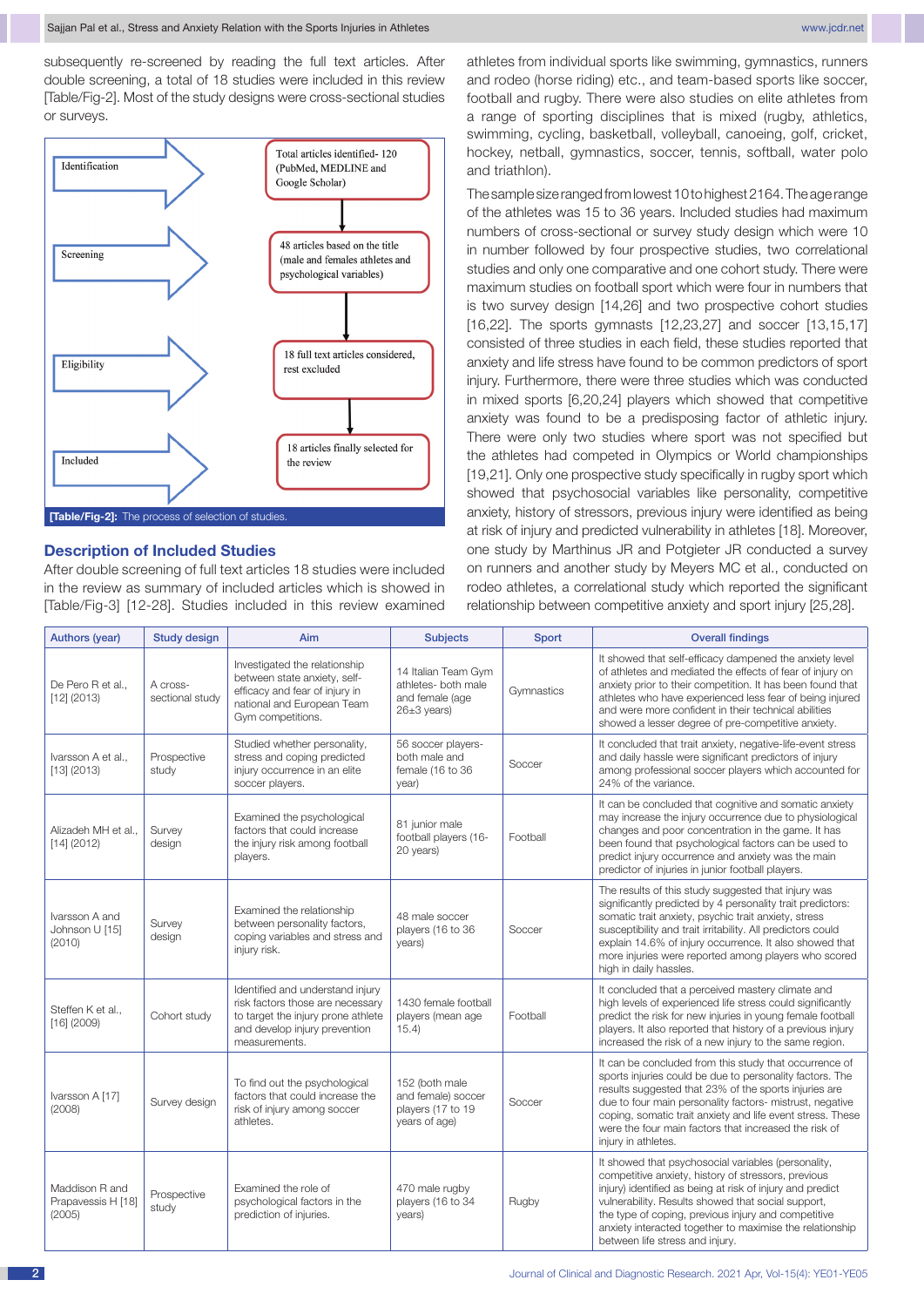| Hanton S et al.,<br>$[19]$ (2005)               | A comparative<br>study | Compared the content and<br>quantity of competitive and<br>organisational stressors in elite<br>athletes.                                                                                                                                                                              | Ten international<br>performers (aged<br>18-36 years)                  | Not specified<br>(Olympic<br>Games, World<br>Championships)                                        | It revealed that the participants mentioned the<br>competitive stressors less than the organisational<br>stressors. It meant that organisational stress<br>predicted more injury than competitive stress. The<br>findings indicated that elite athletes experience and<br>recall more demands associated primarily and directly<br>with the sport organisation than with competitive<br>performance.                                                                                                                                                                                                                                                                                                              |
|-------------------------------------------------|------------------------|----------------------------------------------------------------------------------------------------------------------------------------------------------------------------------------------------------------------------------------------------------------------------------------|------------------------------------------------------------------------|----------------------------------------------------------------------------------------------------|-------------------------------------------------------------------------------------------------------------------------------------------------------------------------------------------------------------------------------------------------------------------------------------------------------------------------------------------------------------------------------------------------------------------------------------------------------------------------------------------------------------------------------------------------------------------------------------------------------------------------------------------------------------------------------------------------------------------|
| Galambos SA et<br>al., [20] (2005)              | Survey                 | Hypothesised that<br>psychological variable are the<br>predictors of physical injuries<br>in sports, and to find out the<br>relations between mood,<br>perceived life stress and<br>physical injury to ameliorate the<br>injury problem in athletes.                                   | 845 players (433<br>female and 412 male<br>athletes)                   | Mixed                                                                                              | It was found out by the study that 50% stress scores<br>predicted due to depression, tension and vigour.<br>Both scores mood score and stress score were<br>the significant factors for injury. Anger, confusion,<br>depression, tension and fatigue (with each mood<br>dimension 6-7% of the variance) are the five<br>dimensions of mood which played significant role in<br>orthopedic injuries over the preceding one year in<br>injured players.                                                                                                                                                                                                                                                             |
| Nigorikawa T et<br>al., [21] (2003)             | Survey                 | Investigated the relationships<br>between the tendencies toward<br>Type A Behaviour Pattern<br>(TABP) and sports injuries.                                                                                                                                                             | 2164 (1631 males<br>and 533 females), 18<br>to 24 years                | Not specified                                                                                      | It revealed that Type A (more competitive,<br>aggressive and impatient athletes) individuals<br>showed higher occurrences of sports injury than<br>Type B (relaxed and non-competitive personalities)<br>individuals. It has been shown that the injury group<br>showed higher TABP tendency than the non-injury<br>group and the higher TABP score group showed<br>higher occurrence of injury experiences than those<br>of low score group.                                                                                                                                                                                                                                                                     |
| Kleinert J [6]<br>(2002)                        | Prospective<br>study   | The study examined<br>relationships between sport<br>injury anxiety, injury history and<br>the occurrence of injuries.                                                                                                                                                                 | 114 male and<br>92 female sport<br>students (mean age<br>$21.4$ years) | Mixed<br>(swimming,<br>track and field,<br>or gymnastics)                                          | Findings revealed that high injury anxious subjects<br>were more likely to sustain a less severe injury (16.3%)<br>than low injury anxious subjects (7.6%). There was<br>an inverse relationship concerning severe injuries. It<br>showed that subjects with high sport injury anxiety<br>were at lower risk of a severe injury (9.7%) than those<br>with low Sport Injury Trait Anxiety Scale (SITAS)<br>scores (22%). It has also found that high injury group<br>with low injury anxiety experienced more severe<br>injuries (28%) than the other groups and the high<br>injury group with high injury anxiety sustained less<br>severe injuries significantly more frequently (22%) than<br>the other groups. |
| Gunnoe AJ et al.,<br>$[22]$ (2001)              | Prospective<br>study   | Investigated the potential<br>relationship between life events<br>and injury among high school<br>football players.                                                                                                                                                                    | 331 high school<br>football players                                    | Football                                                                                           | It was found that total and negative life change<br>measured significantly affected injury status and<br>frequency of injury. Results showed that high school<br>football players who experienced high degrees of total<br>and negative change were at greater risk of becoming<br>injured and of sustaining multiple injuries.                                                                                                                                                                                                                                                                                                                                                                                   |
| Kolt G and Kirkby<br>R [23] (1996)              | Survey                 | Assessed the role of<br>psychological variables in injury.                                                                                                                                                                                                                             | 162 female<br>gymnasts                                                 | Gymnasts                                                                                           | It had found that life stress was a significant predictor<br>of injury for the non-elite gymnasts. For the elite<br>gymnasts, a more internal locus of control significantly<br>predicted injury.                                                                                                                                                                                                                                                                                                                                                                                                                                                                                                                 |
| Lavallee L and<br>Flint F [24] (1996)           | Correlational<br>study | Examined the role of stress.<br>competitive anxiety, mood state<br>and social support in athletic<br>injury.                                                                                                                                                                           | 55 male athletes<br>(19-28 years)                                      | Mixed (42<br>football, 81%<br>of the football<br>team, and 13<br>rugby, 74% of<br>the rugby team), | It revealed that competitive anxiety and tension/anxiety<br>mood states were related to injury frequency and that<br>tension/anxiety, anger/hostility, and total negative mood<br>were related to injury severity. These findings were<br>useful for athletic trainers in identifying athletes who may<br>possess psychological factors in predisposing them to<br>athletic injury.                                                                                                                                                                                                                                                                                                                               |
| Marthinus JR and<br>Potgieter JR [25]<br>(1995) | Survey                 | Found out the relationships<br>between illness or injury and<br>selected psychological factors.                                                                                                                                                                                        | 44 athletes (Mean<br>age 24.4 years)                                   | Runners                                                                                            | This study showed no significant relationships was<br>found between illness/injury and the psychological<br>variables of locus of control, extroversion, neuroticism<br>and life events. But showed a significant relationship<br>between competitive anxiety, daily hassles and illness/<br>injury in the runners.                                                                                                                                                                                                                                                                                                                                                                                               |
| Thompson NJ and<br>Morris RD [26]<br>(1994)     | Survey                 | Explored the relationship of<br>anger/aggression, attention,<br>and stressful life events to<br>injury.                                                                                                                                                                                | 120 players (14 to 18<br>years)                                        | Football                                                                                           | It indicated that high anger directed outward and low<br>focused attention increased injury risk, while stressful life<br>events and vigilant attention interacted. It reported that<br>injury risk elevated in presence of recent stress (p<0.05)<br>and also increased as vigilance decreased. It suggested<br>that stressful life events elevate injury risk by reducing<br>vigilance in the football players.                                                                                                                                                                                                                                                                                                 |
| Petrie TA [27]<br>(1992)                        | Survey                 | Hypothesised that life stress {as<br>measured by the LESCA's<br>(Life Events Survey Collegiate<br>Athletes)} was the strongest<br>predictor of injury.                                                                                                                                 | 103 female collegiate<br>gymnasts (17 to 23<br>years)                  | Gymnasts                                                                                           | Social support is an important variable in life<br>stress injury relationship. The findings showed that<br>gymnasts who reported high level of social support<br>showed increased variance by the LESCA's positive<br>score (14% for moderate injuries and 12% for total<br>days missed).                                                                                                                                                                                                                                                                                                                                                                                                                         |
| Meyers MC et al.,<br>$[28]$ (1992)              | Correlational<br>study | Addressed the relationship<br>between psychological mood<br>state patterns and the incidence<br>of injury in what many perceive<br>to be a high-risk athletic group,<br>the collegiate rodeo performer.<br>[Table/Fig-3]: Summary of included studies in the present review [6,12-28]. | 99 male collegiate<br>rodeo athletes                                   | Rodeo                                                                                              | It concluded that a relationship may exist between<br>incidence of athletic injury and vigour arousal state<br>of athletes involved in high collision, nontraditional<br>sports. No significant association was found<br>between tensions, depression, anxiety, vigour,<br>fatigue or confusion levels prior to competition and<br>subsequent incidence of total injuries among the<br>collegiate rodeo athletes.                                                                                                                                                                                                                                                                                                 |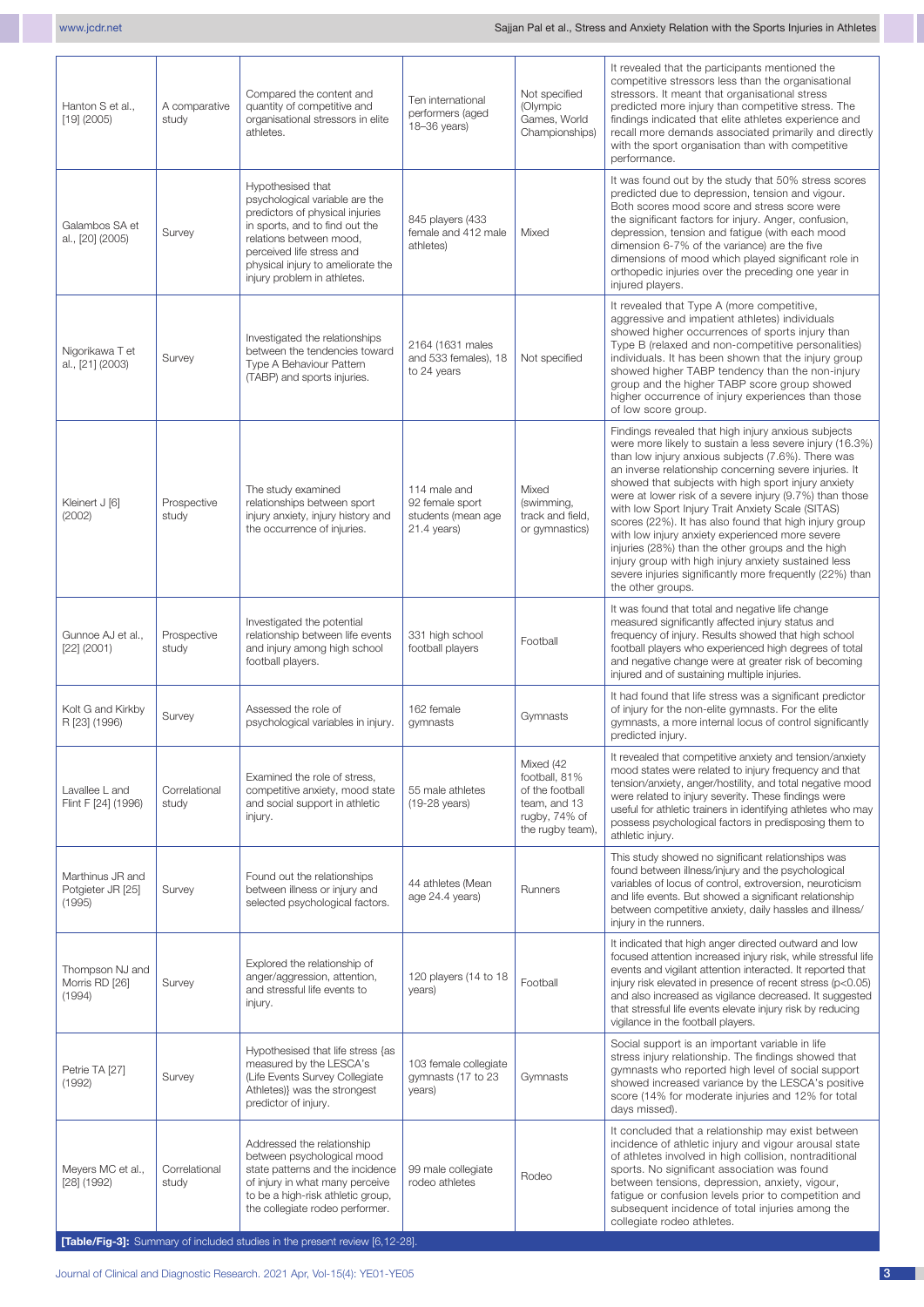# **DISCUSSION**

This review has synthesised data from the existing knowledge base with the goal of identifying and understanding the relationship of stress and anxiety with occurrence of sport injury in athletes. Regardless of limitations of existing literature, a number of key observations and conclusions can be drawn from data synthesis. Previous injuryprediction model highlighted the role of stress and coping in injury onset. The relationship between the psychological stress and injury heightens because of increase physiologic responses of the body to stress and anxiety, for eg- increase in the muscle tension while playing also increases muscle fatigue after it [7]. The Williams and Andersen's stress injury model is strongly supported by the present study as it indicated the role of psychological variables (stress and anxiety) in prediction of occurrence of sports injuries. Also, there is a major role of personality variables and state level stress in injury occurrence. Many previous studies stated that trait anxiety and negative life event stress or daily hassle played a significant role in prediction of injury in sports person [13-15,25]. One of the main finding of the present study was that stressful life events increased the risk of injury in athletes. Life event stress is one of the predictor of injury [17]. According to the area of risk of injury, one of the main psychosocial variables is stressful life events. High stress in athletes are found to be at greater risk of injury as compared to low stress athletes [22,29,30]. Similarly, Steffen K et al., reported that high levels of experienced life stress could significantly predict the risk for new injuries in football players [16]. This finding was inconsistent with another study [26] which revealed that stressful life events are found to increase the risk of injury. Mood and increase level of stress collectively had significant utility in predicting injury characteristics [20].

Next important finding of the present study was that anxiety was also found to be an important predictor of sport injury. Marthinus JR and Potgieter JR suggested that competitive anxiety has a relationship with the occurrence of injury [25]. Lavallee L and Flint F also reported that competitive anxiety and tension/anxiety mood states were related to injury frequency [24]. In contrast to this, a study reported that anxious subjects with high injury are more likely to sustain a less severe injury than anxious subjects with low injury [6]. There was an inverse relationship as concerning severe injuries. Furthermore, Alizadeh MH et al., found that cognitive and somatic anxiety may increase the injury occurrence due to poor concentration and physiological changes [14]. Anxiety is an important predictor of injury in football players. De Pero R et al., investigated the relationship between state anxiety [12], self-efficacy and fear of injury in national gymnasts and found that self-efficacy dampened the anxiety level of gymnastics and mediated the effects of fear of injury on anxiety prior to their competition [31]. Although there was a different study on gymnasts by Kolt G and Krikby R which reported that for the non-elite gymnasts, life stress was a significant predictor of injury [23]. Ivarsson A et al., indicated that negative-life-event stress had an indirect effect on injury occurrence through daily hassle among soccer players [13].

Furthermore, a previous study found that there were four personality traits (stress susceptibility, somatic trait anxiety, psychic trait anxiety and trait irritability) which predicted injury significantly in soccer players and could explain 14.6% of injury occurrence [15]. In regard to this, another study found four significant predictors that cause injury were life event stress, somatic trait anxiety, mistrust and negative coping [17]. A good confidence in their high levels of technical executions provides elite athletes with a perception of behavioural control, which contributes to coping with fearful and anxious competitive situations [32,33]. There was a different study that showed the relationship of Type A Behaviour Pattern (TABP) of athlete and sport injury as also explained by the Anderson and William model. Nigorikawa T et al., investigated the relationships between the tendencies toward TABP and sports injuries which

reported that high occurrence of sports injury was correlated with Type A individuals [21]. One of important risk factor of Coronary Heart Disease (CHD) was found to be TABP. As reported by a previous study, Type A individuals were found to be at greater risk of developing CHD than Type B individuals [34]. Similarly, Gunnoe AJ et al., correlated the life event scores with the chance of becoming injured and sustaining multiple injuries but life event scores were not related to severity of injury [22].

The overall finding of present study found to be significant and reported that sport injury trait anxiety/anxiety and stress as widely stable and indefinite concern or worry to sustain an injury in athletes of different sports. There is a raising concern to implement preventive interventions based on psychological training programs. There is a need for a responsive crisis intervention framework specific to athletes according to Anderson and William model. Development of specific models of psychiatric intervention [35,36] for elite athletes appears to be warranted. This may include incorporation and implementation of psychological health screening programmes along with physical health or fitness screening and education of athletes and coaches [13,37].

#### **Limitation(s)**

Firstly, this review highlighted the influence of psychological variables on sports injuries in male and female athletes but it had not included athletes with disabilities- a population in which little is known about these predictors of injury. Secondly, this review only focused on stress and anxiety variables only, as there are relatively many psychological predictors of injury as well.

# **CONCLUSION(S)**

It has been concluded that stress and anxiety were the two major psychological variables or predictors of injury in athletes of different sports. Both variables can influence the risk, frequency and severity of injury. By the findings of the present study it can be concluded that stress and anxiety played a major role in injury occurrence in athletes. These are the main two intrinsic risk factors that predispose an athlete for the injury risk as suggested by comprehensive model of injury causation. Hence, it is essential to focus on these predictors of injury while designing an injury prevention protocol. There is a need to investigate specific sports individually to determine the moderating effects of psychosocial variables on athletic injury. Other biopsychological variables that are related to sports injury risk in athletes should be studied further.

#### **REFERENCES**

- [1] Uitenbroek DG. Sports, exercise, and other causes of injuries: Results of a population survey. Res Quart Exerc Sport. 1996;67:380-85.
- [2] McCullagh P. The relationship of athletic injury to life stress, competitive anxiety and coping resources. J Athi Train. 1990;25:23-27.
- [3] Mellalieu SD, Hanton S, Fletcher D. A competitive anxiety review: Recent directions in sport psychology research. Nova Science Publishers; 2009;1-45.
- [4] Kerr G, Fowler B. The relationship between psychological factors and sport injuries. Sports Med. 1988;6:127-34.
- [5] Blackwell B, McCullagh P. The relationship of athletic injury to life stress, competitive anxiety and coping resources. J Athl Train. 1990;25(1):23-27.
- [6] Kleinert J. An approach to sport injury trait anxiety: Scale construction and structure analysis. Euro J Sport Sci. 2002;2(3):01-02.
- [7] Andersen MB, Williams JM. A model of stress and athletic injury: Prediction and prevention. J Sport Exerc Psychol. 1988;10:294-306.
- [8] Woodman T, Hardy L. A case study of organisational stress in elite sport. J Appl Sport Psychol. 2001;13(2):207-38.
- [9] Mellalieu SD, Neil R, Hanton S, Fletcher D. Competition stress in sport performers: Stressors experienced in the competition environment. J Sports Sci. 2009;27:729-44.
- [10] Grossbard JR, Smith RE, Smoll FL, Cumming SP. Competitive anxiety in young athletes: Differentiating somatic anxiety, worry, and concentration disruption. Anxiety, Stress Coping. 2009;22(2):153-66.
- [11] McEwen BS, Eiland L, Hunter RG, Miller MM, Stress and anxiety: Structural plasticity and epigenetic regulation as a consequence of stress. Neuropharmacology. 2012;62:03-12.
- [12] De Pero R, Minganti C, Pesce C, Capranica L, Piacentini MF. The relationships between pre-competition anxiety, self-efficacy, and fear of injury in elite team gym athletes. Kinesiology. 2013;45(1):63-72.